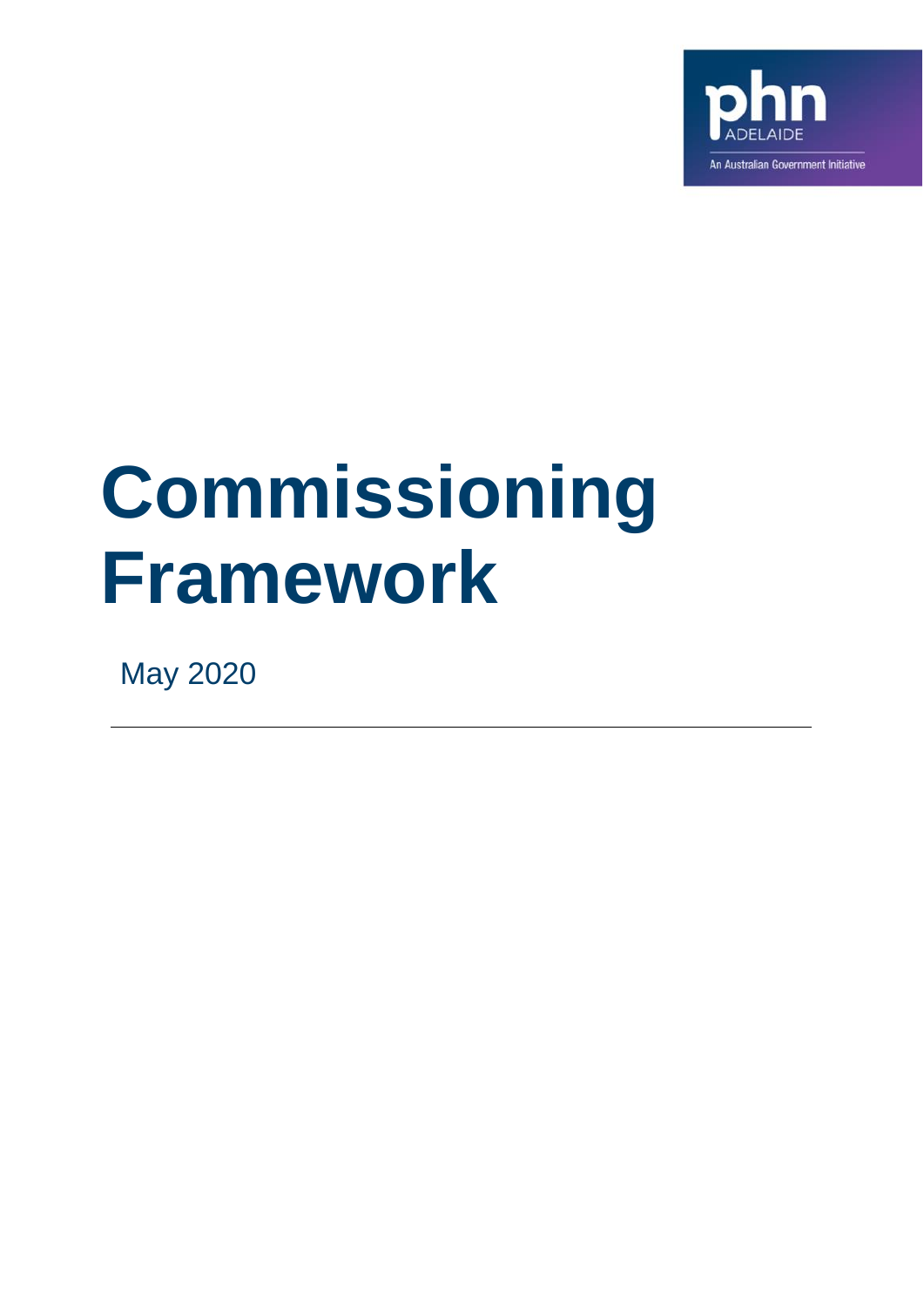# **Contents**

| 7. Commissioning Documentation and Linkages with other Organisational Programs  8 |  |
|-----------------------------------------------------------------------------------|--|
|                                                                                   |  |
|                                                                                   |  |
|                                                                                   |  |
|                                                                                   |  |
|                                                                                   |  |
|                                                                                   |  |
|                                                                                   |  |
|                                                                                   |  |
|                                                                                   |  |
|                                                                                   |  |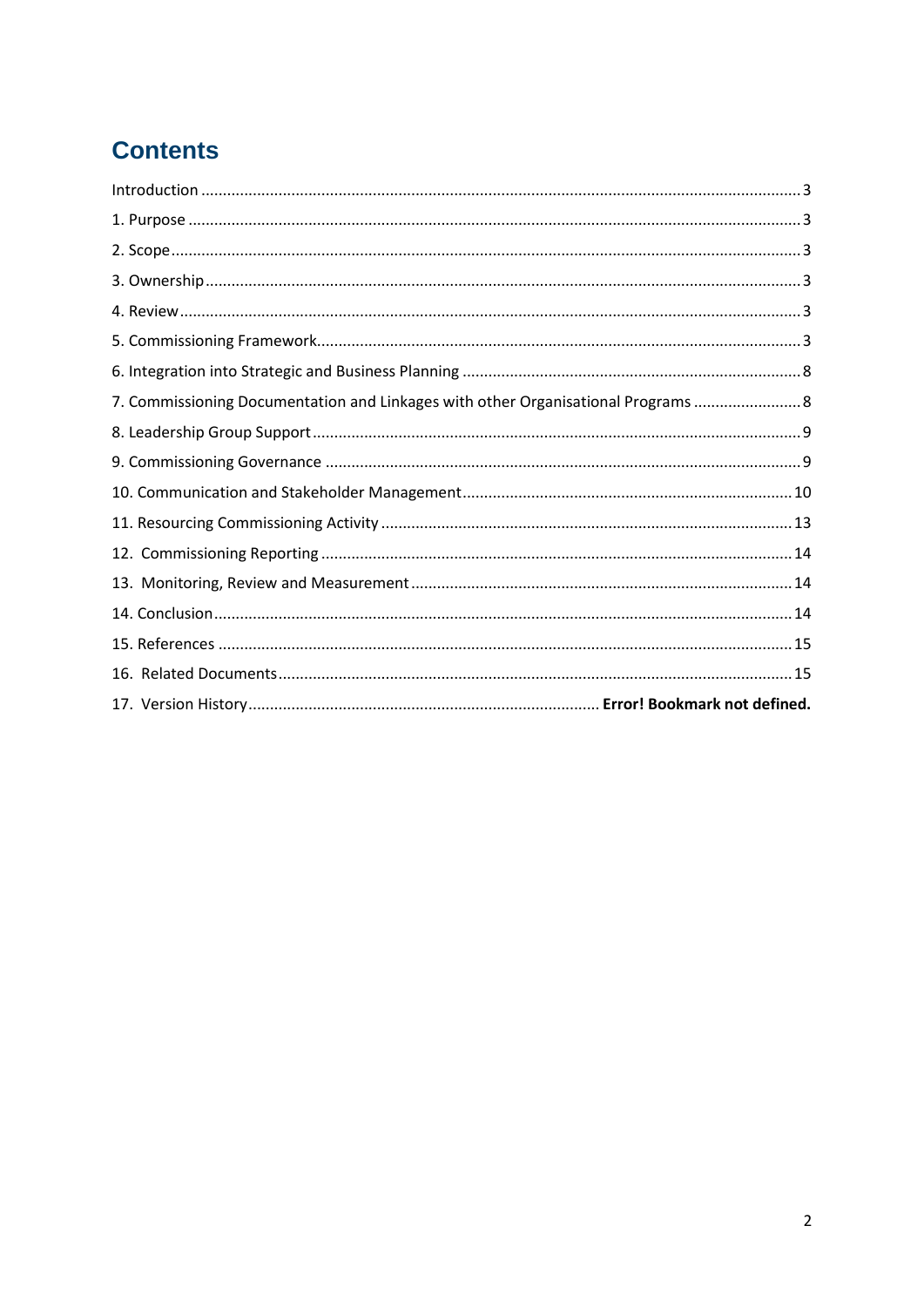#### <span id="page-2-0"></span>**Introduction**

Adelaide PHN is a membership-based organisation focused on improving health outcomes, and the experience of primary health care within Adelaide metropolitan region.

Established and funded by the Commonwealth Government, Adelaide Primary Health Network (PHN) is a not-for-profit organisation. We are one of 31 PHNs operating across Australia, and one of two in South Australia.

Working closely with the wider Adelaide community and benefitting from the experience and knowledge of primary health care providers, it's the job of Adelaide PHN to ensure the health system better meets people's needs.

#### <span id="page-2-1"></span>**1. Purpose**

The Commissioning Framework describes Adelaide PHN's approach to commissioning primary health care services that better meet the needs of Adelaide metropolitan community and supports Adelaide PHN's Strategic objectives and priorities. The purpose of the Commissioning Framework is to:

- $\triangleright$  enable a systematic, consistent and considered approach to commissioning
- ➢ ensure commissioned services are delivered to a high standard and demonstrate improved primary health care experiences and outcomes
- ➢ support Adelaide PHN's governance, statutory, legislative, contractual, standards and related compliance obligations
- ➢ maintain stakeholder trust and respect and ensure due diligence

The Commissioning Framework confirms Adelaide PHN's commitment to quality commissioning practices and ensures that Adelaide PHN staff and the broader community are fully informed of Adelaide PHN's commissioning approach.

#### <span id="page-2-2"></span>**2. Scope**

The Commissioning Framework underpins all areas of Adelaide PHN's business activities and management functions and is integral to the achievement of Adelaide PHN's strategies and outcomes to:

- $\triangleright$  know the health and service needs of our communities and develop solutions
- $\triangleright$  improve the person's experience of primary health care
- $\triangleright$  engage and involve our community in the design of services and feedback
- $\triangleright$  commission services that are high quality and effective

#### <span id="page-2-3"></span>**3. Ownership**

The Commissioning Framework owner is the Executive Manager, Development and Commissioning of Adelaide PHN.

#### <span id="page-2-4"></span>**4. Review**

The Commissioning Framework is to be reviewed annually by responsible officers as part of Adelaide PHN's commitment to continuous quality improvement.

The overall performance of commissioning activity within Adelaide PHN will be regularly reviewed by the Commissioning, Quality and Risk Sub Committee.

#### <span id="page-2-5"></span>**5. Commissioning Framework**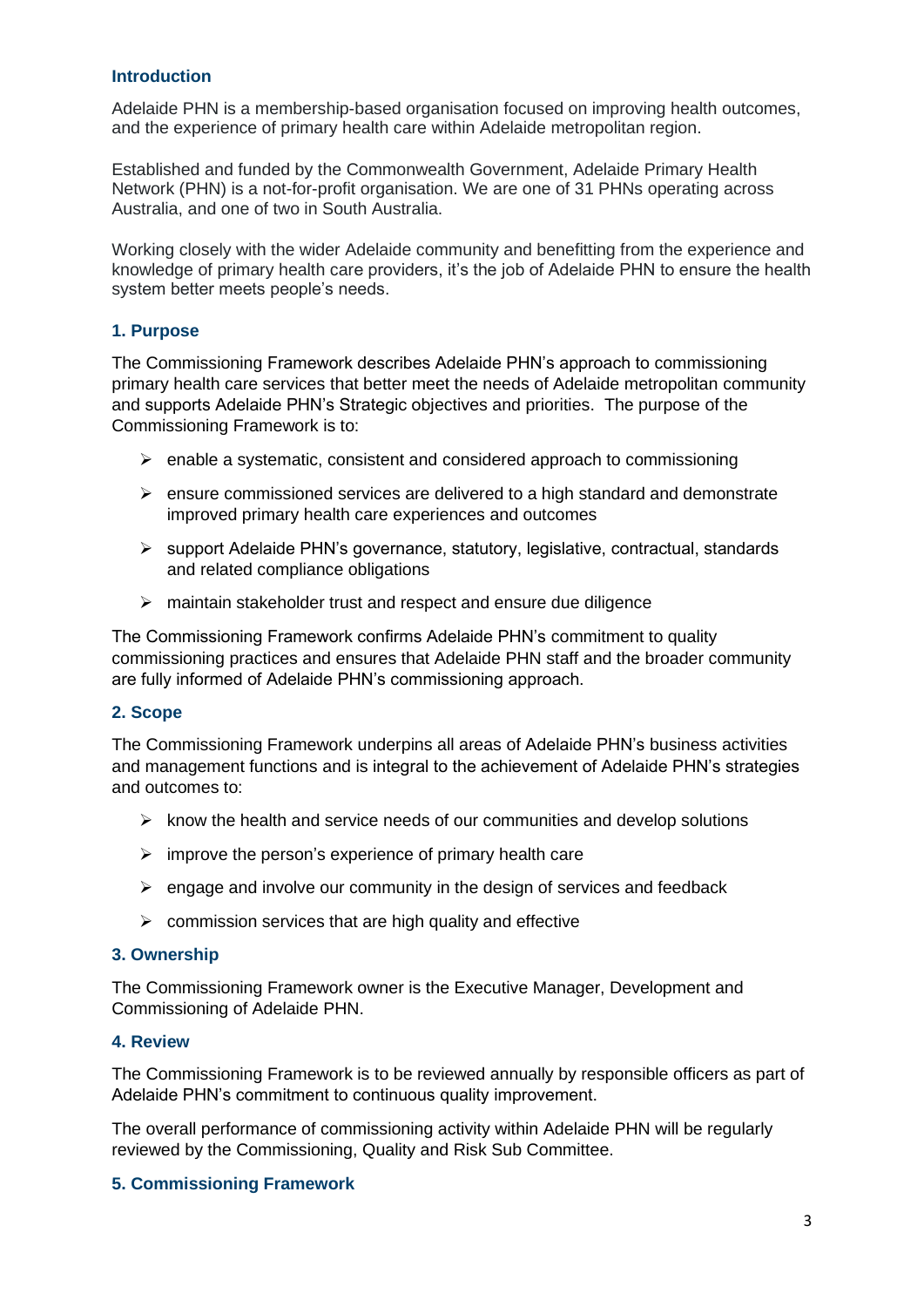The Commissioning Framework sets out the arrangements for identifying, designing, procuring, monitoring and evaluating primary health care services that better meet the local needs of Adelaide metropolitan community.

The Commissioning Framework establishes how Adelaide PHN will work closely with individuals, communities, health care providers and other key stakeholders in Adelaide metropolitan region to collectively improve health outcomes for our population.

The Commissioning Framework enables Adelaide PHN to commission holistic, collaborative, integrated and innovative primary health care services that are underpinned by the principles of transparency, accountability, fairness and value for money.

A considerable and concerted effort by Adelaide PHN's leadership, management and staff will ensure the Commissioning Framework is maintained and continues to evolve and mature, commensurate with the capabilities of our organisation and market.

During all stages of the commissioning cycle, Adelaide PHN focuses on how an individual experiences health care (including access to care, its efficiency and effectiveness), as well as the degree of connectedness experienced by our people when navigating the health system and the degree of seamlessness.

The Commissioning Framework is consistent with the Commonwealth Government's PHN Grant Programme Guidelines and Adelaide PHN's Funding Agreements with the Commonwealth, including agreed activities set out in Activity Work Plans.

Figure 1 below depicts the key elements of the Commissioning Framework and how our community and stakeholders are embedded within our broader structure and approach.

# **Figure 1: Adelaide PHN Commissioning Cycle**



**Five Elements of the Commissioning Cycle**

*Needs Assessment Research*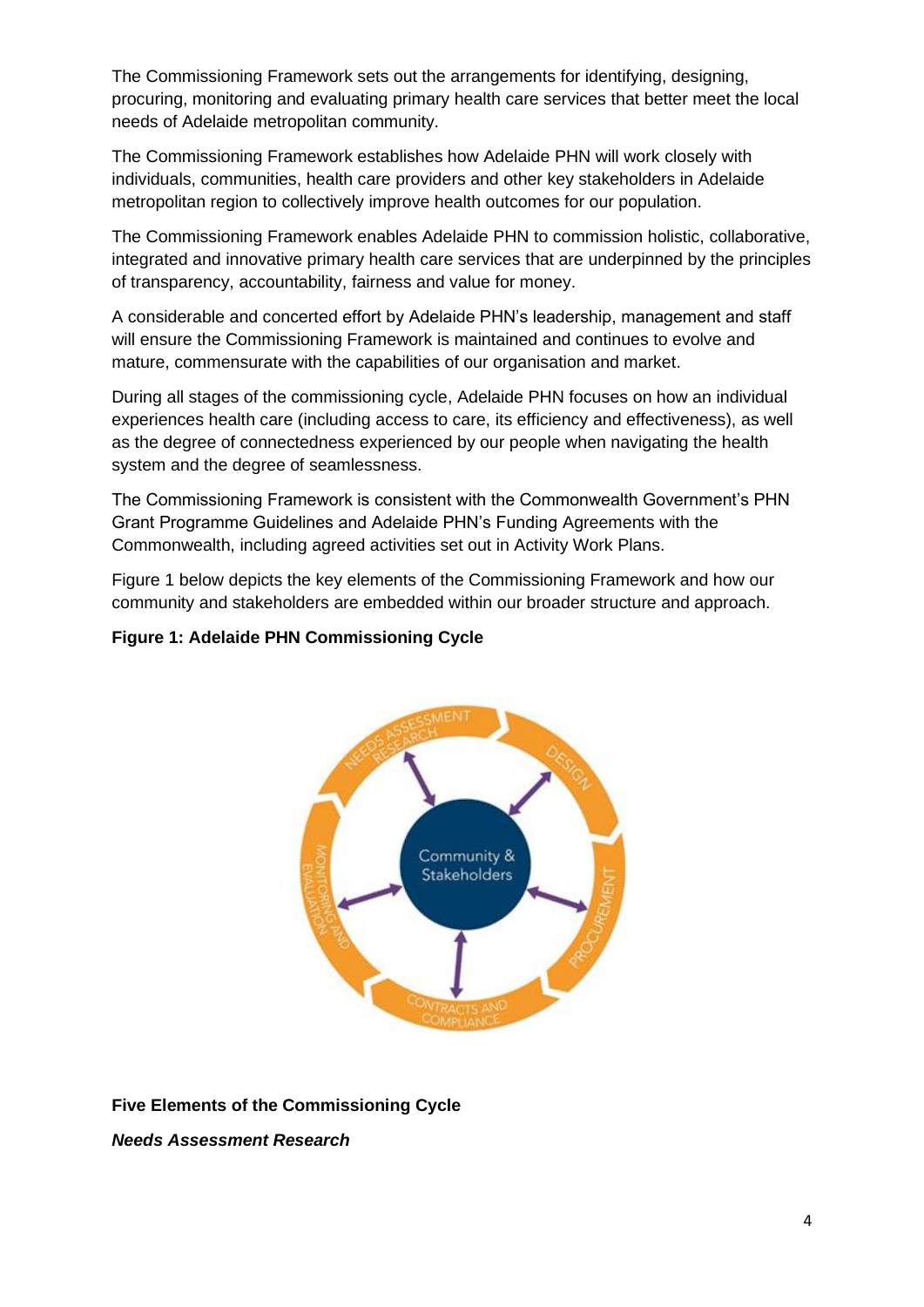Adelaide PHN's Needs Assessment Research involves evidence-based annual reviews of both the health and primary health care services needs specific to Adelaide metropolitan region. This involves an interactive engagement and consultation process to identify and analyse health and service needs across the region and informs the priorities and activities to address those needs.

Adelaide PHN needs assessment consists of two distinct parts: Analysis and Assessment.

Part 1 – Analysis specifically focuses on the examination and documentation of health and service needs within Adelaide metropolitan region, including service and workforce mapping, market analysis, demographics, health determinants and populations most of risk of poor health outcomes. Data sources that inform this activity include data sets from the Australian Bureau of Statistics (ABS), Australian Institute of Health and Welfare (AIHW), Public Health Information Development Unit (PHIDU) and the South Australian Department of Health and Wellbeing, and complementary qualitative information obtained through Adelaide PHN Membership (refer below) and other key stakeholders. This enables Adelaide PHN to obtain a comprehensive understanding of the local primary health care environment and populations needs.

Part 2 – Assessment focuses on synthesising and triangulating both quantitative and qualitative data regarding the health and services needs of our region, option development and priority setting.

The Needs Assessment Research component of the cycle informs both the development of Adelaide PHN's annual Activity Work Plans as well as longer term objectives and priorities to address local health and service needs.

The Needs Assessment Research component of the cycle is intrinsically linked to the design, procurement and evaluation phases of the commissioning cycle.

# *Design*

Adelaide PHN's commissioning design, redesign and co-design (hereafter referred to as design) are collaborative processes drawing on the expertise, experience, capabilities, knowledge and data of key stakeholders to develop solutions to meet identified need.

Design activity is informed by the outcomes of Adelaide PHN needs assessment, local and international evidence, local priority setting and service planning processes.

Design processes do not occur separately to the commissioning cycle, they are embedded throughout. However, there are four key stages of the cycle where design efforts are more concentrated:

- ➢ translation of Adelaide PHN needs and identified priorities into outcomes-based service models and projects to be commissioned
- ➢ development of activities for outcome-based service models
- ➢ working with potential providers to define activities and outcomes
- $\triangleright$  in the redesign phase of commissioning

Adelaide PHN's design process is underpinned by:

- ➢ person-centred approaches
- $\triangleright$  evidence based best practice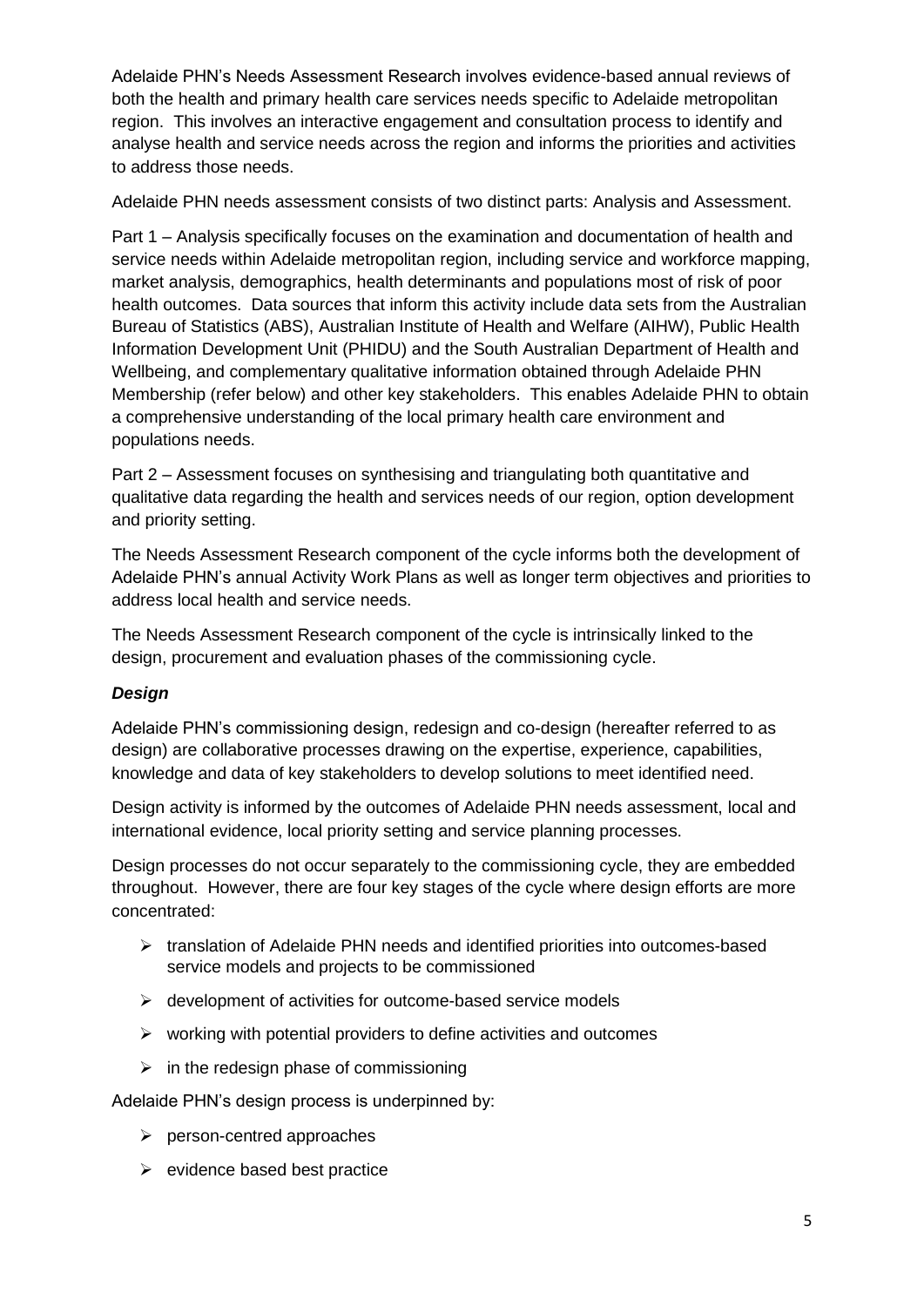- $\triangleright$  quality, safety and continuous improvement
- ➢ building on existing resources to maximise combined effect
- ➢ cost-effectiveness
- $\triangleright$  integration and collaboration

Adelaide PHN utilises the program logic approach to inform design processes supported by planning, research, consultation and evaluation activity. Design processes are also supported by the principles and practices detailed in *Adelaide PHN Stakeholder Engagement Procedure* and *Adelaide PHN Integrating Stakeholder Engagement in the Commissioning Cycle Procedure*.

#### *Procurement*

Adelaide PHN has clearly documented policies, procedures, templates and guidance notes relating to commissioning of services. All documentation is contained on Adelaide PHN Commissioning Toolkit (intranet site) and is subject to annual review. Documentation on the Commissioning Toolkit is consistent with, and supports the, *Adelaide PHN Commissioning Policy* and *Adelaide PHN Commissioning Procedure*.

A Continuous Improvement Register is also maintained and reviewed bi-monthly to ensure key actions are undertaken and that documentation and practice continues to reflect best practice.

Adelaide PHN's approaches to market activities are conducted in accordance with documented practice, including in relation to the issuing, advertising and administration of requests for tender/proposal, assessment of applications and awarding of contracts.

Adelaide PHN's procurement activity also focuses on development of the market, including through the provision of industry briefs, co-design with providers, commissioning workshops and seminars for potential providers and the provision of a *Commissioning Handbook: The Service Providers Guide* available in hard copy or through Adelaide PHN's website.

#### *Contracts and Compliance*

Adelaide PHN has clearly documented policies, procedures, templates and guidance notes relating to the awarding of contracts to commissioned service providers. This documentation is contained on Adelaide PHN Commissioning Toolkit and is subject to periodic review.

The type of contractual documentation to be entered into with a commissioned service provider must be commensurate with the size, complexity and risk associated with the services to be provided. A simple letter of offer (usually by email) is issued for low value, low risk projects. For all other projects, commissioned service providers are required to enter into a detailed long form contract comprising a head agreement and project schedule/s.

The head agreement incorporates general terms and conditions as well as obligations specific to the provision of health care services. Specific obligations address:

- ➢ minimum service and clinical governance requirements
- ➢ adherence to the National Safety and Quality Health Service Standards User Guide for Aboriginal and Torres Strait Islander Health
- $\triangleright$  minimum requirements for the provision of cultural safe, respectful and competent service provision to underrepresented populations including Culturally and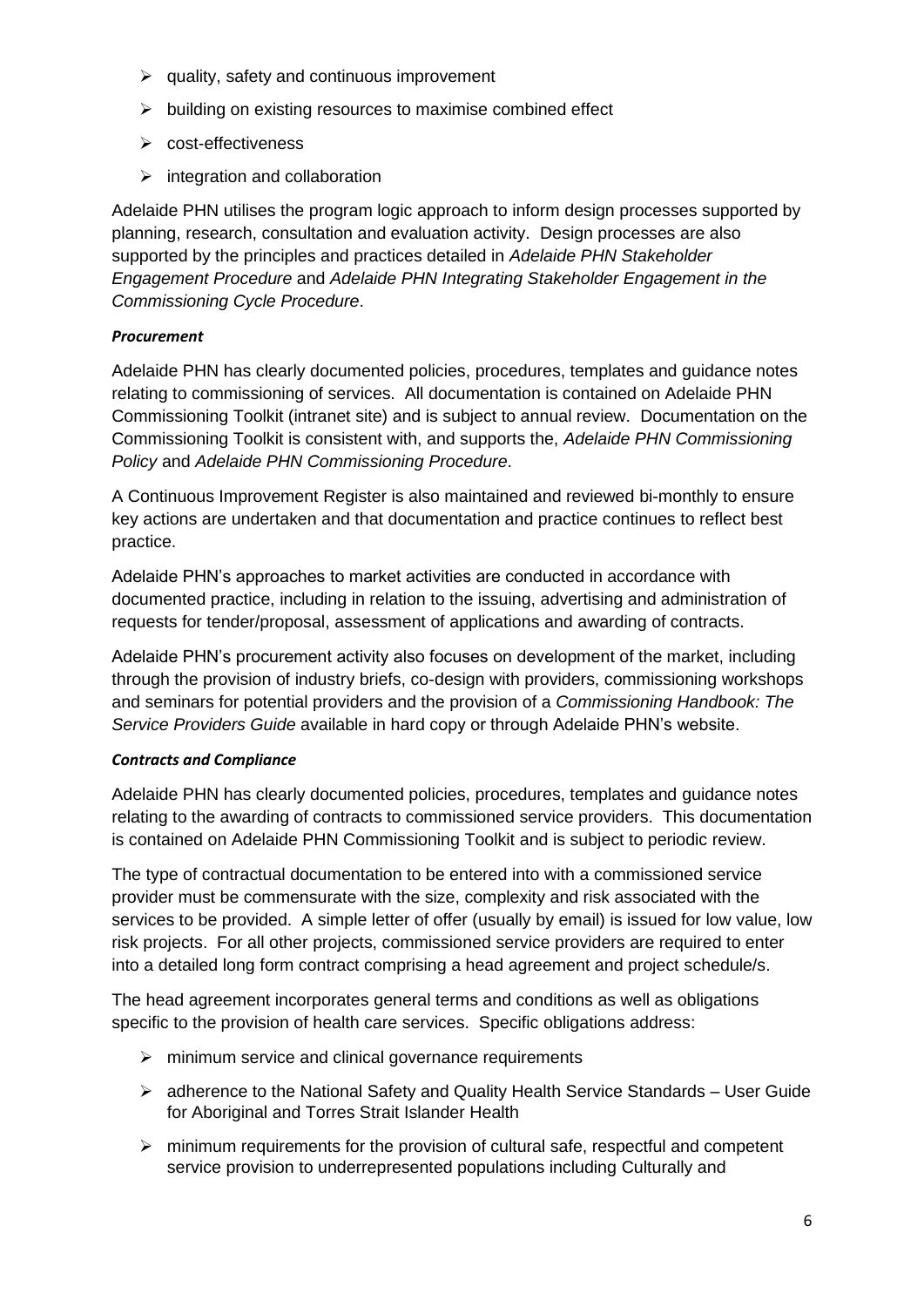Linguistically Diverse (CALD) and Lesbian, Gay, Bisexual, Transgender, Intersex and Queer (LGBTIQ)

Project Schedules incorporate project specific requirements, including at a minimum:

- $\triangleright$  project objectives and outcomes
- $\triangleright$  project governance arrangements
- $\triangleright$  detailed service specifications
- $\triangleright$  project specific accreditation and applicable standards requirements
- ➢ Patient Reported Outcome Measures (PROMs)
- ➢ Patient Reported Experience Measures (PREMs)
- $\triangleright$  health literacy obligations
- $\triangleright$  key performance indicators (KPIs)
- $\triangleright$  detailed reporting requirements

Adelaide PHN contracts are prepared in collaboration with subject matter experts to ensure technical and/or clinical requirements of commissioned services are appropriately and effectively addressed.

Adelaide PHN contracts are issued following a rigorous internal review and approval process managed through Adelaide PHN's contract management software application Folio.

Folio also provides the interface between Adelaide PHN and commissioned service providers for the management of payments, performance and financial reporting and compliance requirements.

#### *Monitoring and Evaluation*

Adelaide PHN's contract and compliance management is complemented by a comprehensive commissioned service provider capacity building framework.

The capacity building framework is an enabling approach to commissioning that supports the commissioned service provider work through challenges, barriers, risks, opportunities and learnings to maximise health and wellbeing outcomes and experiences.

Following execution of the contract, each project is allocated an Adelaide PHN Capacity Building Coordinator. Capacity Building Coordinators work closely with commissioned service providers on the implementation, management, ongoing monitoring and evaluation of services.

To enable effective monitoring and evaluation, commissioned service providers are required to provide periodic reporting containing key quantitative data and qualitative information on which to assess and evaluate their performance throughout the project period. Quantitative and qualitative reporting requirements included in Adelaide PHN contracts are informed by the Australian Health Performance Framework Health Systems Dimensions relating to health system performance and the Commonwealth PHN Program Performance and Quality Framework, addressing:

- ➢ effectiveness
- ➢ safety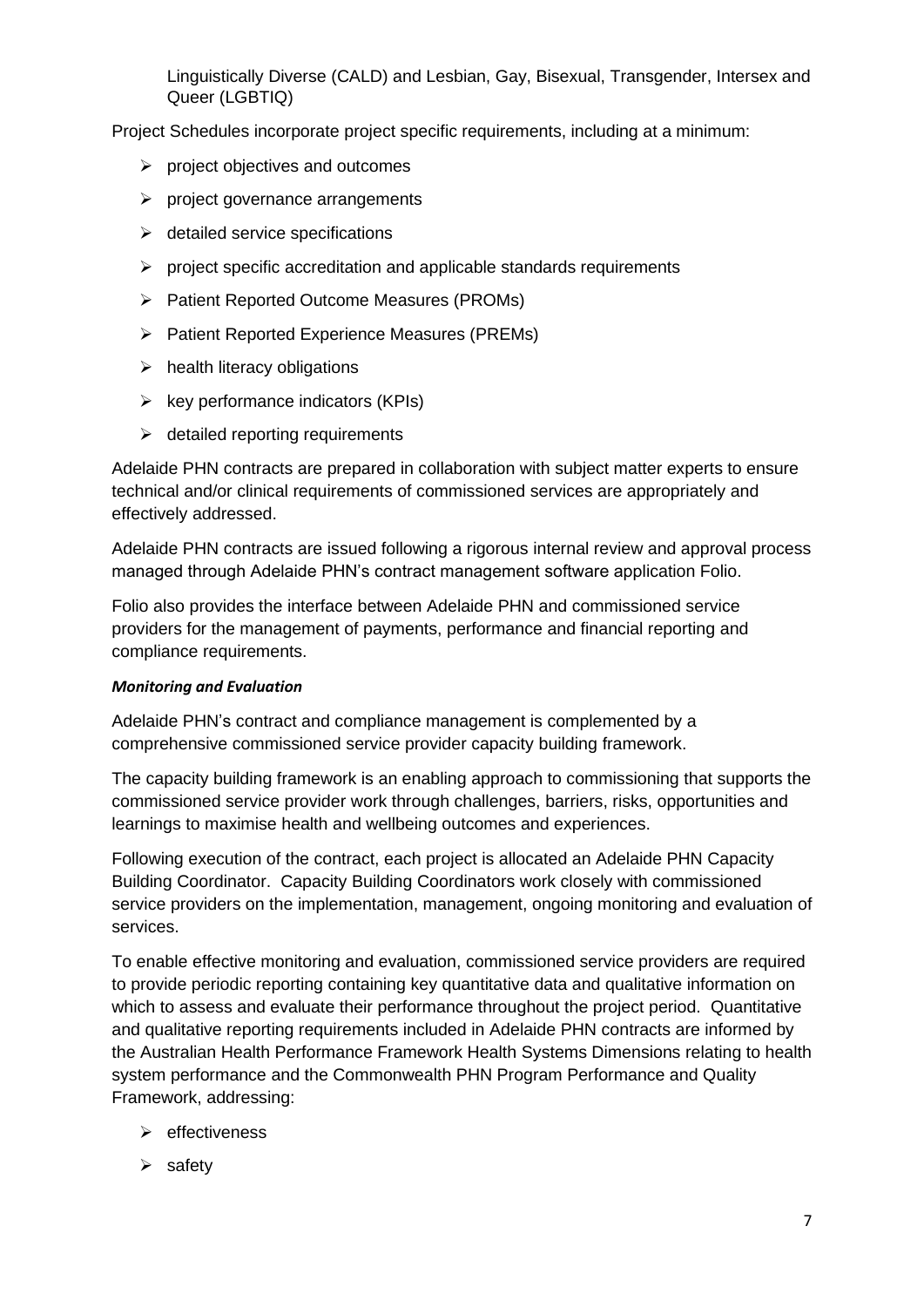- ➢ appropriateness
- $\triangleright$  continuity of care
- ➢ accessibility
- $\triangleright$  efficiency and sustainability

Through formal reporting and regular capacity building engagement Adelaide PHN systematically tracks the progress of commissioned service providers in the delivery of services and achievement of outcomes. In addition, Adelaide PHN's capacity building approach supports comprehensive evaluation of Adelaide PHN's commissioned activity against the achievement of our strategic objectives and priorities.

Monitoring and evaluation are critical elements of the commissioning cycle, supporting both continuous improvement at both project and health systems levels, and contributing data and learnings that in turn inform future commissioning.

A key principle of Adelaide PHN's relationship with its commissioned service providers is to commission services with them not to them.

# <span id="page-7-0"></span>**6. Integration into Strategic and Business Planning**

The overarching process to ensure effective commissioning activity permeates all relevant aspects of Adelaide PHN's operations is the integration of commissioning into all strategic and business planning activity. Adelaide PHN's commissioning strategies and objectives are clearly set out in our Strategic Plan and our Business Plans operationalise strategies to assess, review, and monitor commissioning activity.

# <span id="page-7-1"></span>**7. Commissioning Documentation and Linkages with other Organisational Programs**

Adelaide PHN's Commissioning Framework is supported by the following key documentation and practice:

- ➢ Annual Adelaide metropolitan region primary health care needs assessments and service planning
- ➢ Adelaide PHN design and health outcomes processes
- ➢ Adelaide PHN Commissioning Policy
- ➢ Adelaide PHN Commissioning Procedure
- ➢ Adelaide PHN Commissioning Toolkit and Continuous Quality Improvement Register
- ➢ Adelaide PHN Stakeholder Engagement Procedure
- ➢ Adelaide PHN Integrating Stakeholder Engagement in the Commissioning Cycle Procedure
- ➢ Adelaide PHN Commissioning Handbook: The Service Providers Guide

In addition to linkage with strategic and business planning, Adelaide PHN's Commissioning Framework is intrinsically linked to the following organisational activities:

- ➢ Adelaide PHN Service and Clinical Governance Framework
- ➢ Adelaide PHN Quality Framework
- ➢ Financial Management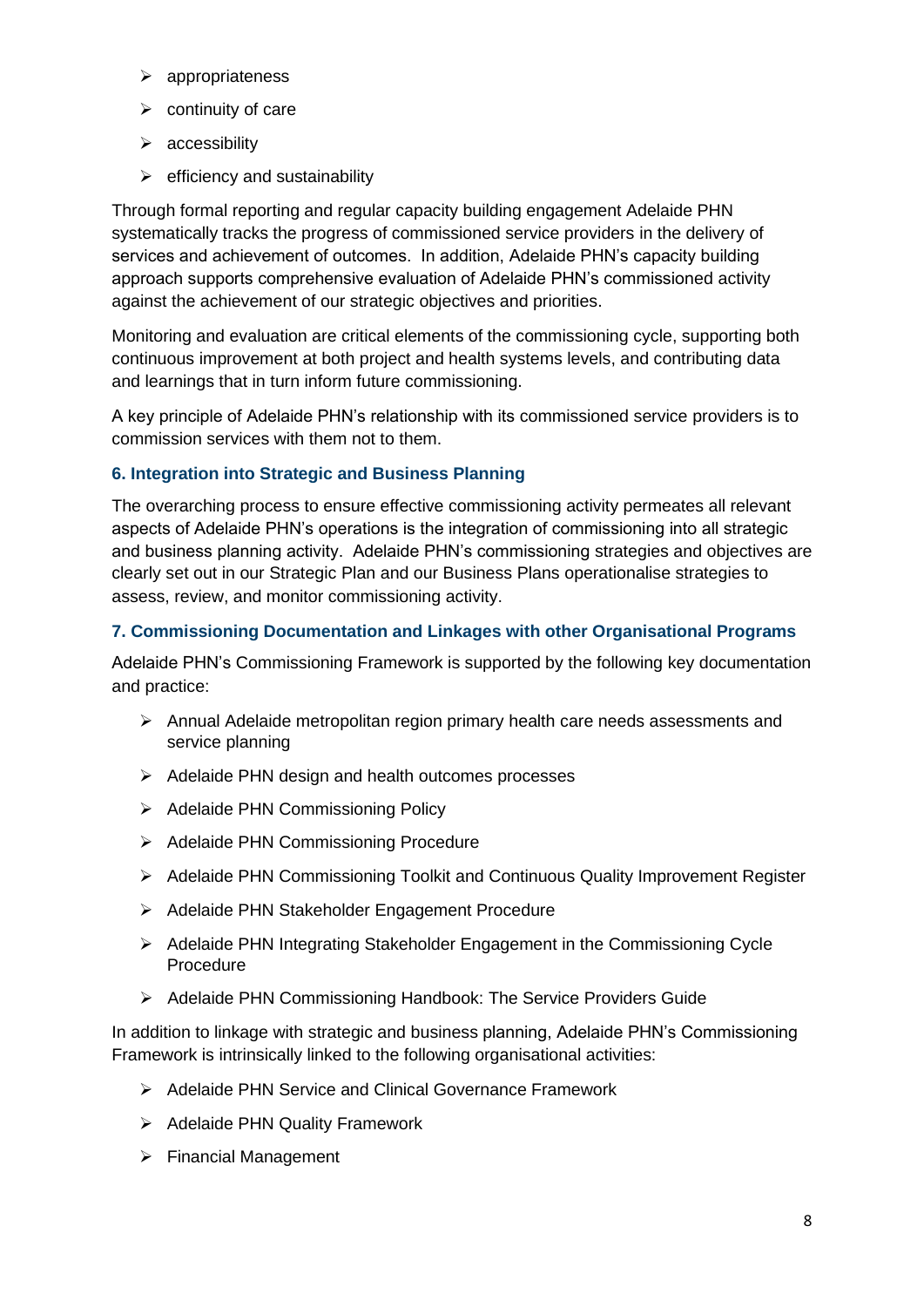- ➢ Internal Audit
- ➢ Risk Management and Compliance

Together with the above, the Commissioning Framework enables Adelaide PHN to measure, monitor and continually improve Adelaide PHN's performance in commissioning services that meet the needs and improve health experiences and outcomes for people in Adelaide metropolitan region.

# <span id="page-8-0"></span>**8. Leadership Group Support**

Adelaide PHN's Leadership Group (which consists of all Portfolio Executive Managers, led by the CEO) and is an enabler of quality and effective commissioning through active and ongoing support for the development, implementation and continual improvement of the Commissioning Framework and related documentation and practice.

The Leadership Group actively fosters and supports an organisational culture and awareness of commissioning and its importance in achieving our strategic objectives and priorities to improve health experiences and outcomes for people in Adelaide metropolitan region. The Leadership Group provides unqualified support for the Commissioning Framework and actively demonstrates and communicates that support throughout the organisation.

# <span id="page-8-1"></span>**9. Commissioning Governance**

Adelaide PHN has a comprehensive governance structure in place to support effective commissioning. Figure 2 below sets out Adelaide PHN's Commissioning Governance and Management Structure.



#### **Figure 2: Adelaide PHN Commissioning Governance and Management Structure**

Table 1 below sets out the roles and responsibilities for the governance and management of commissioning within Adelaide PHN.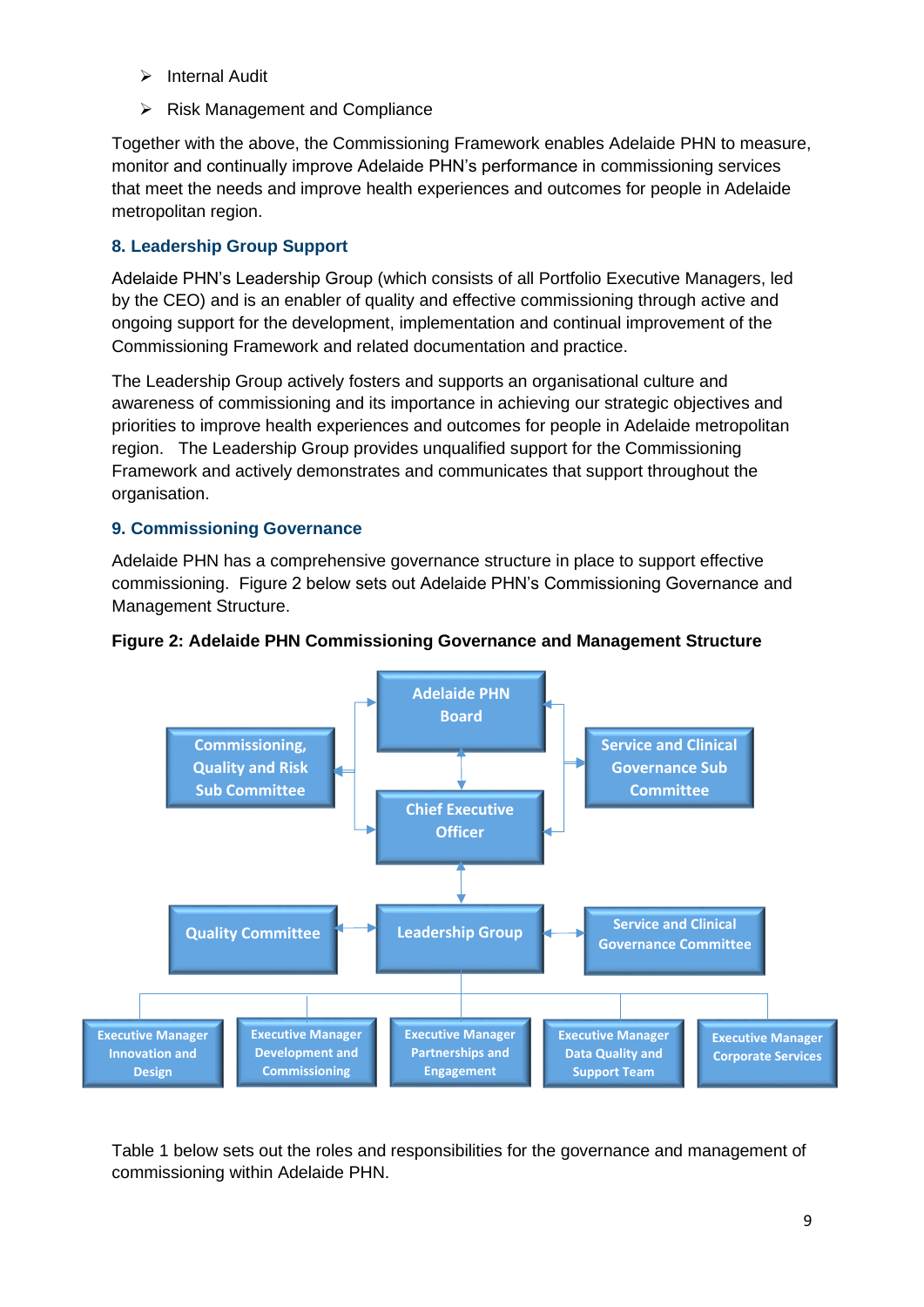# **Table 1: Commissioning Roles and Responsibilities**

| <b>Adelaide PHN</b><br><b>Board</b>                                            | Accountable for the performance and compliance obligations of the organisation,<br>setting the strategic direction and policy framework. Provides leadership for the<br>implementation and ongoing maintenance of the Commissioning Framework through<br>involvement in the process, allocation of sufficient resources and effective<br>engagement with key stakeholders. Is responsible for reviewing commissioning<br>objectives and monitoring commissioning performance.                                     |
|--------------------------------------------------------------------------------|-------------------------------------------------------------------------------------------------------------------------------------------------------------------------------------------------------------------------------------------------------------------------------------------------------------------------------------------------------------------------------------------------------------------------------------------------------------------------------------------------------------------|
| <b>Commissioning,</b><br><b>Quality and Risk</b><br><b>Sub Committee</b>       | Assists the Board to carry out its due diligence function in relation to the<br>commissioning of services and projects and is the lead subcommittee for the<br>provision of advice and recommendations on quality systems management matters.                                                                                                                                                                                                                                                                     |
| <b>Service and</b><br><b>Clinical</b><br>Governance Sub<br><b>Committee</b>    | Provides review, advice and recommendations to Adelaide PHN CEO on the service<br>and clinical risks and performance of Adelaide PHN's commissioned health and<br>community service. Concurrently the Sub Committee provides the Board with advice<br>regarding service and clinical governance systems and processes.                                                                                                                                                                                            |
| <b>Chief Executive</b><br><b>Officer</b>                                       | Has the overall responsibility for implementation of the Board's strategy and policy.<br>This requires the development and maintenance of effective processes and the<br>allocation of adequate resources so that the Board is provided with sufficient<br>information to be able to discharge its commissioning responsibilities with<br>confidence. Provides quality and performance data and information relating to<br>commissioning performance to the Board.                                                |
| <b>Quality</b><br><b>Committee</b>                                             | An operational group that supports Adelaide PHN's quality management systems,<br>policies and practices (including those relating to commissioning activity) and<br>ensures processes and resources are in place to monitor continuous quality<br>improvement. Meets quarterly and reports to the Leadership Group.                                                                                                                                                                                               |
| <b>Service and</b><br><b>Clinical</b><br><b>Governance</b><br><b>Committee</b> | An operational group that oversees and monitors the organisational implications of<br>clinical incidents, feedback and complaints. The committee ensures that risk and<br>clinical performance within Adelaide PHN's commissioned services is measured and<br>reported to the Service and Clinical Governance Sub Committee. Meets quarterly<br>and reports to the Leadership Group.                                                                                                                              |
| Leadership<br><b>Group</b>                                                     | Comprises Chief Executive Officer and all Executive Managers. Is responsible for<br>implementation of the Commissioning Framework and related documentation and<br>practice. Defines the organisation's priorities for the achievement of quality goals<br>and monitors the functioning of the Commissioning Framework to ensure that<br>performance is aligned to organisational objectives. Reviews the Commissioning<br>Framework annually as part of business planning to ensure it is operating effectively. |

# <span id="page-9-0"></span>**10. Communication and Stakeholder Management**

Communication and consultation with key stakeholders is essential to the commissioning of high quality, effective services that meet the primary health care needs of people in Adelaide metropolitan region.

Communication and consultation are not distinct stages in the commissioning process but run through the whole cycle. It enables shared expertise and ensures that different views and voices are appropriately considered in identifying, designing, procuring, monitoring and evaluating commissioned primary health care services.

An integral requirement for quality and effective commissioning is the development of plans, consultation and discussion papers, service models, processes and tools (communication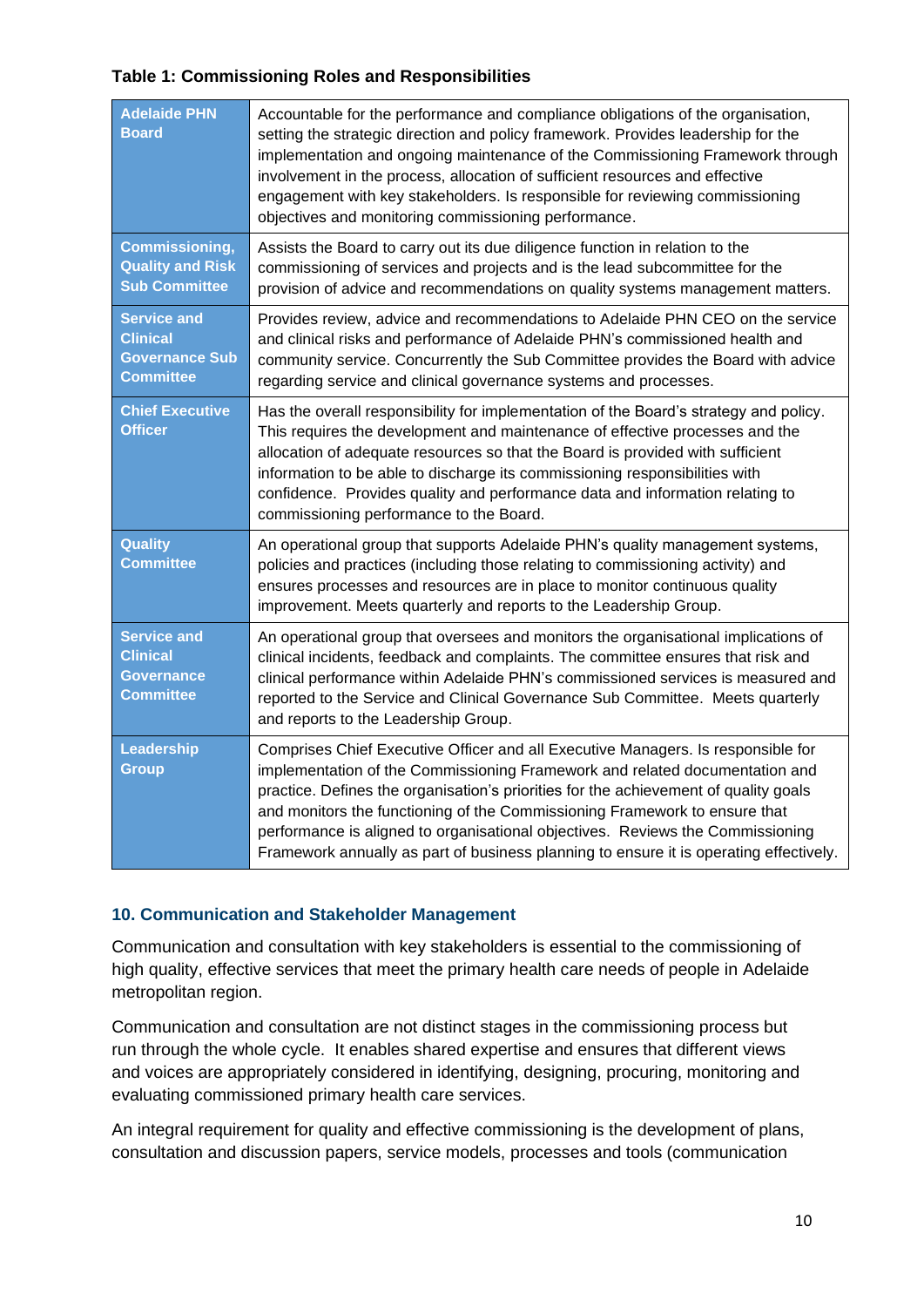mechanisms) through ongoing consultation and communication with internal and external stakeholders.

# **Internal Communication**

Adelaide PHN has established internal communication mechanisms to support quality and effective commissioning activity across the organisation.

Internal communication and consultation mechanisms ensure all Board members and staff within Adelaide PHN understand their roles and responsibilities in relation to commissioning.

These mechanisms facilitate:

- ➢ cooperation and a common understanding of commissioning activities, practices and individual staff roles and responsibilities throughout the commissioning cycle
- $\triangleright$  cross-organisational implementation of commissioning strategies and actions and shared ownership of commissioning outcomes
- ➢ transparency, accountability and consistency in the commissioning of services

# *Internal Communication Mechanisms*

Internal communication mechanisms relating to commissioning activity within Adelaide PHN include:

- ➢ Adelaide PHN Sharepoint
- ➢ Folio
- ➢ MasterCare
- ➢ Customer Relationships Management (Dynamics 365)
- ➢ Confluence
- $\triangleright$  Commissioning Toolkit (policies, templates and guidance documents and continuous improvement register)
- $\triangleright$  all staff and team meetings
- $\triangleright$  training
- $\triangleright$  internal events (seminars, workshops, etc)
- ➢ reports to Committees (and feedback from Committees)
- ➢ broadcast emails

#### **External Communication**

Adelaide PHN has established external communication mechanisms to support extensive communication and consultation with external stakeholders.

These mechanisms facilitate:

- $\triangleright$  contributions from external stakeholders in the development of annual needs assessments, setting local priorities and service planning
- $\triangleright$  contributions from external stakeholders in relation to the design of primary health care services to be commissioned by Adelaide PHN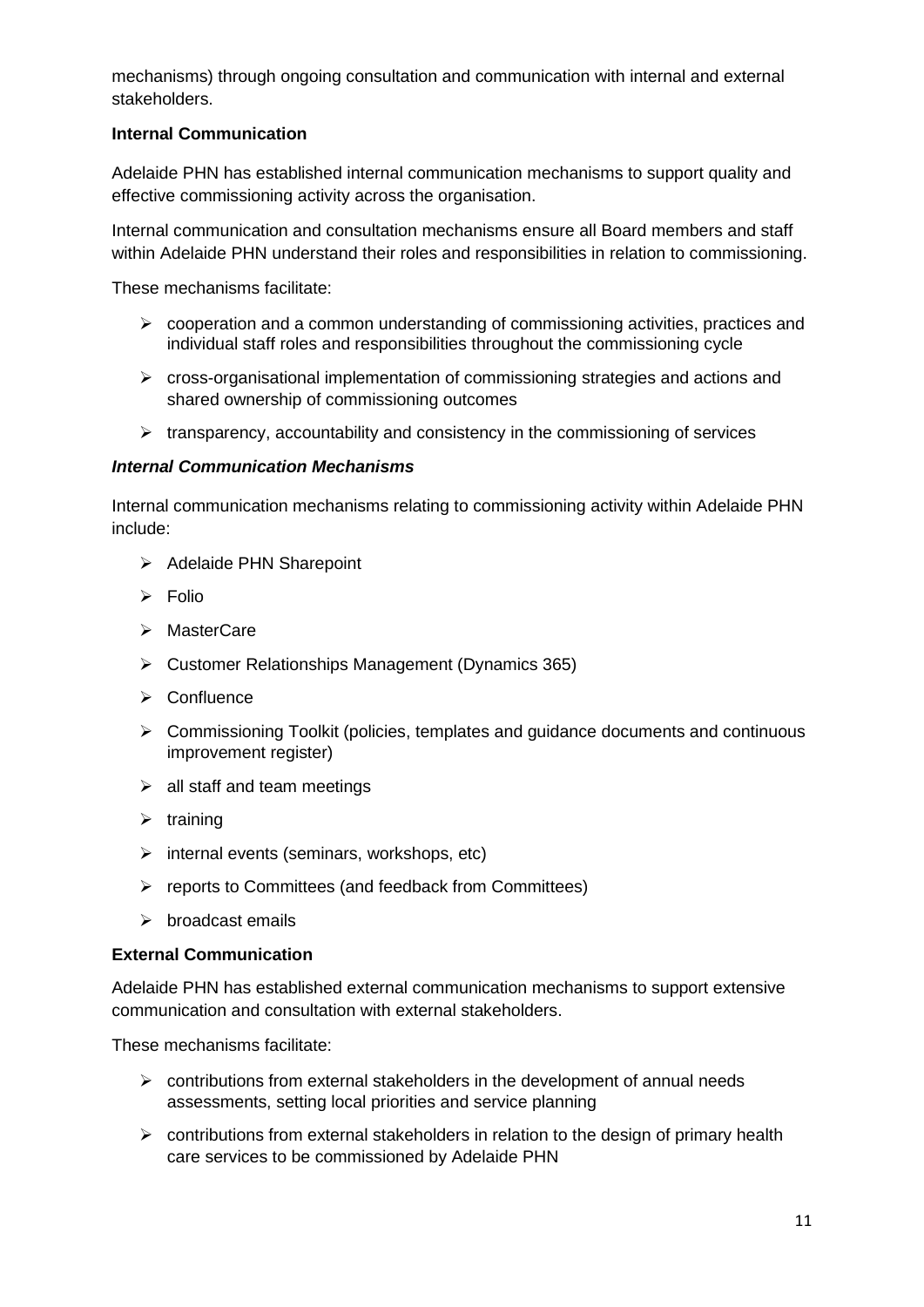- $\triangleright$  the commissioning of culturally appropriate, sensitive and safe services that meet the needs of people from diverse backgrounds, including Aboriginal and Torres Strait Islander people, people from culturally and linguistically diverse backgrounds and people who identify with LGBTIQ communities
- ➢ contributions from external stakeholders in relation to clinical services, workforce development and market development and engagement
- $\triangleright$  opportunities for the integration of commissioned services with other key components of the primary, allied health and acute care sectors to support person-centred care
- $\geq$  a clear understanding of Adelaide PHN objectives and how informed decisions in relation to the commissioning of services are made

# *External Communication Mechanisms*

# **Adelaide PHN Membership**

Adelaide PHN is a membership-based and driven organisation and is committed to open and genuine community-wide involvement.

Adelaide PHN membership model is made up of Clinical Councils, Community Advisory Councils, and a Health Priority Network with nine special interest areas: Mental Health, Aboriginal Health, Consumers and Carers, Health and disability, Child and Youth Health, Older People's health, Palliative Care, Alcohol and Other Drugs and Culturally and Linguistically Diverse Communities' health. Two leads from each special interest area provide co-ordination and leadership for Health Priority Network planning.

A Membership Advisory Council (MAC) made up of one elected representative from the each of the Clinical and Community Advisory Councils, and two elected representatives from the Health Priority Network and provides leadership for the membership structure and informs and advises Adelaide PHN Board on community experiences and expectations.

Communication mechanisms that support Adelaide PHN membership include:

- ➢ structured periodic programming of meetings for Clinical Councils, Community Advisory Councils and the Membership Advisory Council
- $\triangleright$  discussion and consultation papers
- $\triangleright$  Confluence (software application for sharing information between membership representatives)
- ➢ Health Priority Network events (seminars, workshops, surveys etc.)
- ➢ broadcast email

Figure 3 below depicts the membership model and how the various elements interact.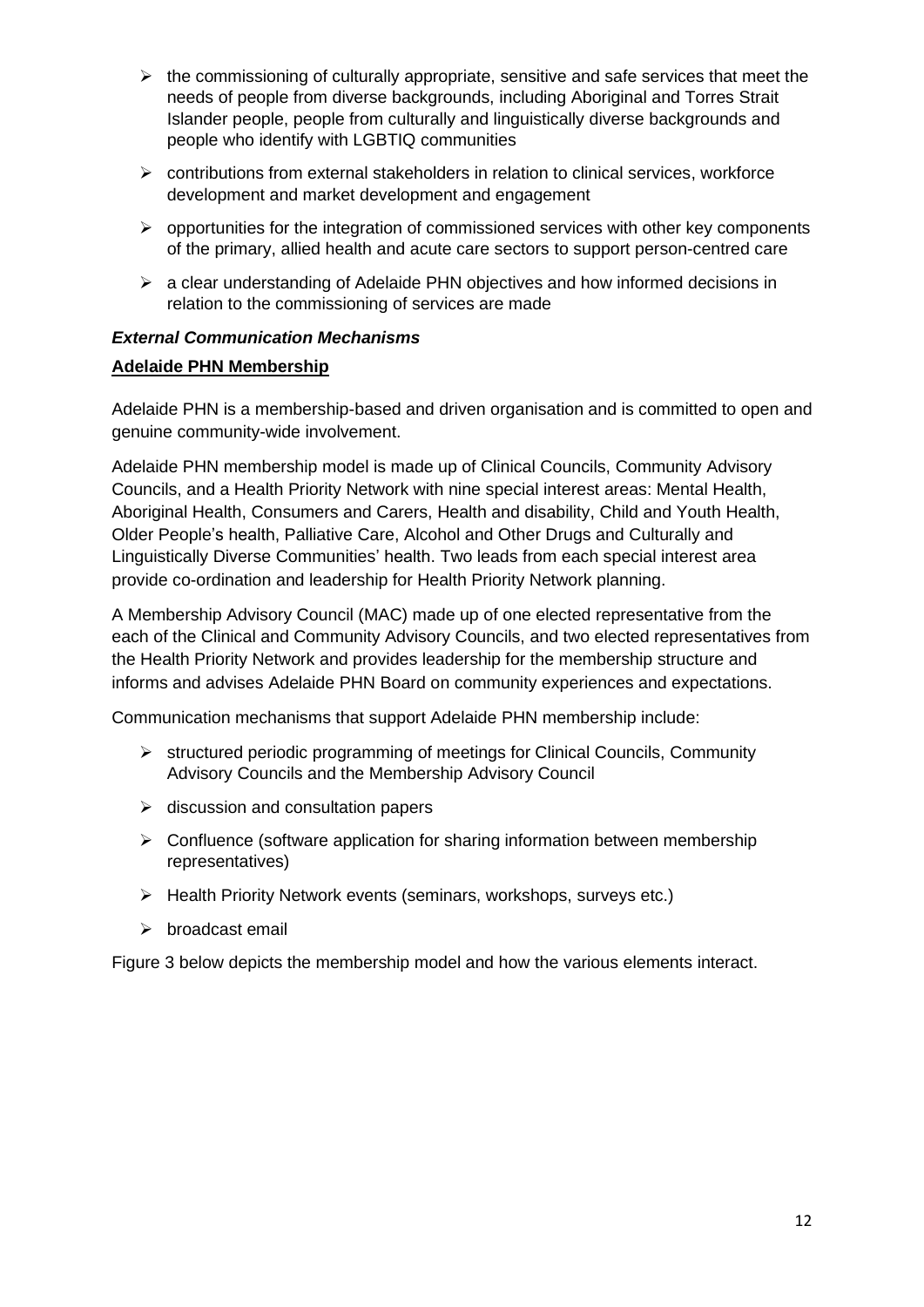# **Figure 3: Adelaide PHN Membership Model**



In addition to engagement of external stakeholders through the Membership model, Adelaide PHN also communicates and consults with a diverse range of stakeholders across the health and related sectors to inform service planning, commissioning activity and decision making.

Mechanisms that support broader external communication and consultation include:

- ➢ Adelaide PHN website
- ➢ newsletters
- $\triangleright$  publications and papers
- ➢ broadcast emails
- ➢ external events (conferences, seminars, workshops, etc.)
- $\triangleright$  Market briefings for service providers
- ➢ Tenderlink

#### <span id="page-12-0"></span>**11. Resourcing Commissioning Activity**

Adelaide PHN is committed to ensuring that its Commissioning Framework is supported by the necessary resources to ensure its effectiveness. Detailed below are the resources Adelaide PHN allocates to the Commissioning Framework:

- $\triangleright$  a mix of suitably qualified and experienced staff with complementary skills to support the effective performance of all commissioning functions
- ➢ provision of professional development courses, conferences and workshops to further develop and enhance the commissioning capabilities of staff
- $\triangleright$  provision of external expertise and advice (as required)
- $\triangleright$  software applications to support approaches to market, service data collection, financial and performance monitoring of commissioned service providers and stakeholder relationship management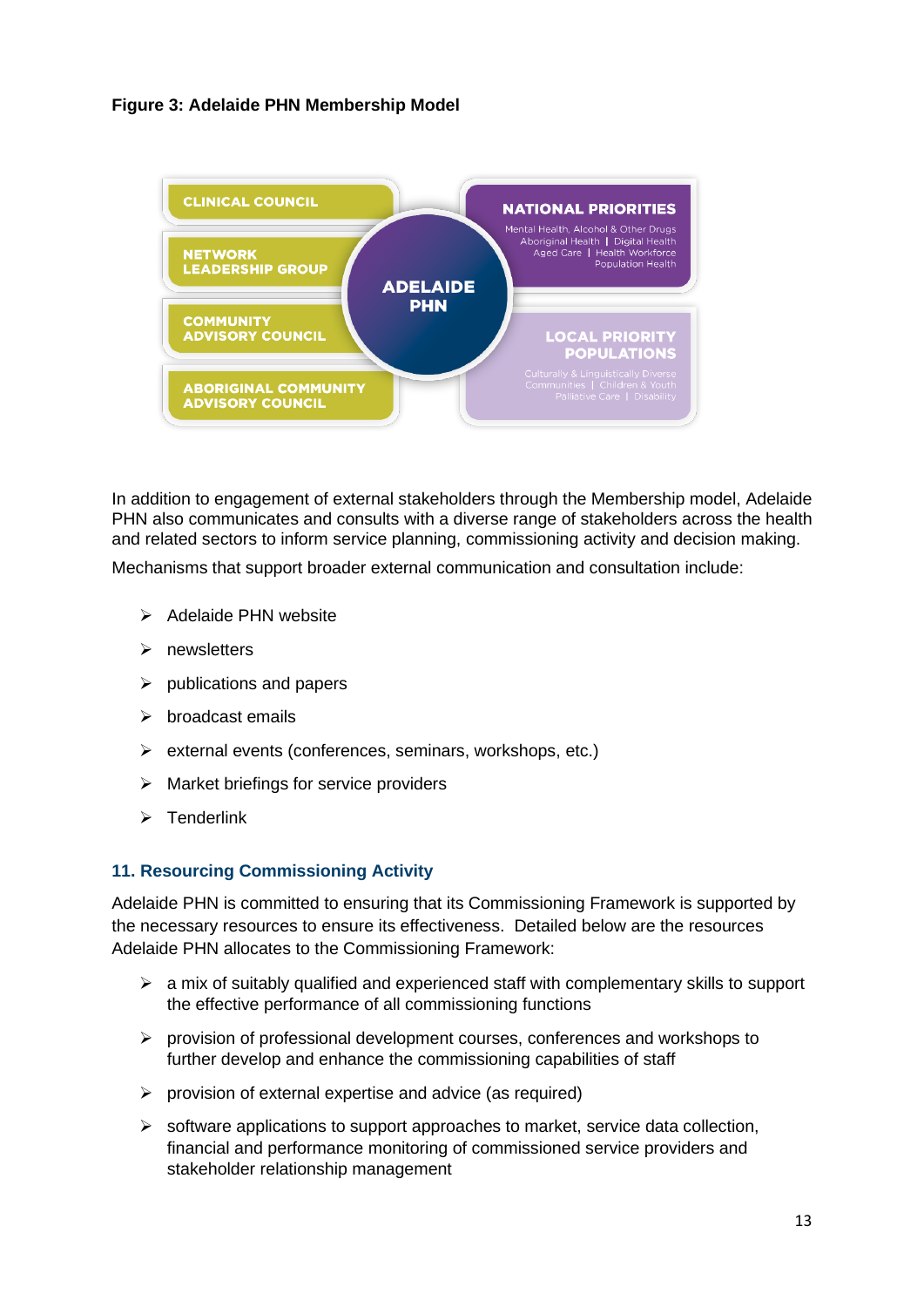# <span id="page-13-0"></span>**12. Commissioning Reporting**

Adelaide PHN closely monitors and tracks performance against its commissioning objectives to ensure the continued effectiveness of the Commissioning Framework and identify and implement improvements as required.

Adelaide PHN has in place a comprehensive commissioning reporting process, with periodic reporting underpinned by clear key performance indicators to be measured against verifiable evidence, including provision for timely qualitative exception reporting as and when required.

Adelaide PHN's commissioning reporting ensures that the Board and Leadership Group have a clear and current understanding of Adelaide PHN's commissioning activity and its achievements against its strategic objectives and priorities. In addition, it enables the provision of high quality, timely six and twelve month reports to be provided to the Commonwealth Department of Health consistent with our funding obligations.

#### <span id="page-13-1"></span>**13. Monitoring, Review and Measurement**

To ensure Adelaide PHN's Commissioning Framework is performing to a high standard, continual monitoring and review is required to ensure:

- $\triangleright$  commissioning and related documentation and practice continues to align with Adelaide's PHN objectives and priorities
- ➢ Adelaide PHN's commissioning strategies and outcomes have been achieved
- $\triangleright$  reports are providing the necessary information to inform decision making and continuous improvement

Adelaide PHN's measurement of performance involves three distinct activities:

- $\triangleright$  Measuring compliance adherence to the requirements set out by the Commonwealth Government in relation to Adelaide PHN funding for commissioned services; adherence to commissioning policy and procedures
- $\triangleright$  Measuring quality achievement against commissioning services consistent with agreed Activity Work Plans that are of a high standard and effectively meet the primary health care needs and improve health care experiences and outcomes for people in Adelaide metropolitan region
- $\triangleright$  Measuring maturity measuring the maturity of Adelaide PHN's Commissioning Framework against the Commonwealth Government objectives for PHNs to move towards greater focus on outcomes-based commissioning

#### <span id="page-13-2"></span>**14. Conclusion**

Adelaide PHN's Commissioning Framework provides for the systematic, integrated management of commissioning activity and the continual improvement of our commissioning culture.

Commissioning within Adelaide PHN is underpinned by our vision of connecting and facilitating a quality health system through the pillars of collaboration, engagement, integration and person-centred care.

The development and ongoing management of the Commissioning Framework will significantly contribute to Adelaide PHN's achievement of this vision.